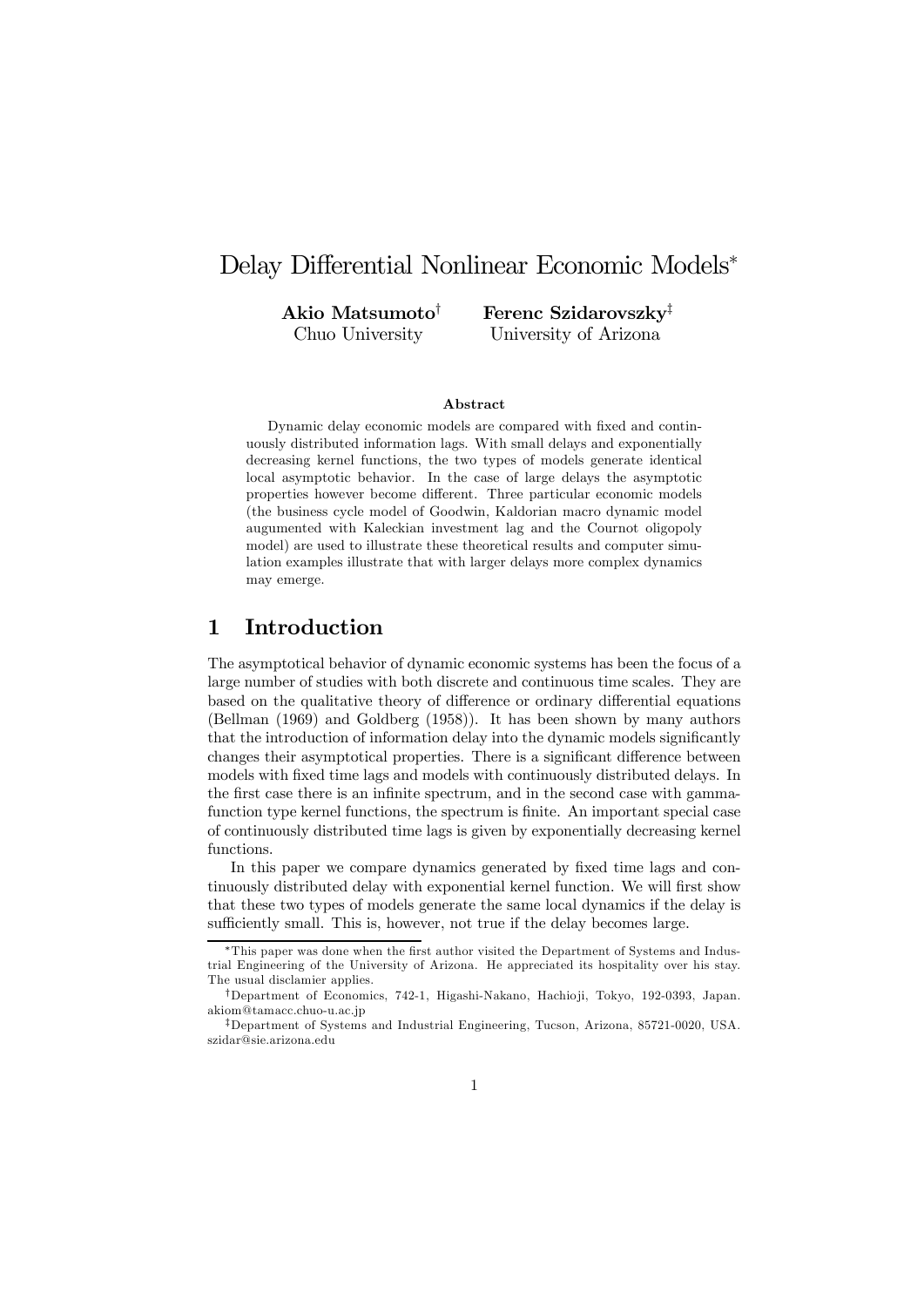The theoretical findings are illustrated by three well known economic models: the Goodwin model, the Kaldor-Kalecki model and Cournot oligopoly.

This paper is organized as follows. Section 2 introduces the main mathematical results, and the particular models are discussed in Section 3. Conclusions are drawn in Section 4.

### 2 Mathematical Result

Consider first the general linear differential-difference equation

$$
\sum_{k=0}^{n} \alpha_k y^{(k)}(t) + \sum_{k=0}^{n} \beta_k y^{(k)}(t + \theta) = 0
$$
 (1)

with a single delay  $\theta$ , where

$$
y^{(k)}(t) = \frac{d^k}{dt^k}y(t)
$$
 and  $y^{(k)}(t + \theta) = \frac{d^k}{dt^k}y(t + \theta)$ .

Assuming small  $\theta$ , linearization with respect to  $\theta$  gives the approximation

$$
\left(\sum_{k=0}^{n} \alpha_k y^{(k)}(t) + \sum_{k=0}^{n} \beta_k y^{(k)}(t)\right) + \left(\sum_{k=0}^{n} \beta_k y^{(k+1)}(t)\right) \theta = 0.
$$

This is a linear homogeneous equation. As usual, looking for the solution in an exponential form,  $y(t) = v e^{\lambda t}$  gives

$$
\sum_{k=0}^{n} (\alpha_k + \beta_k) \lambda^k e^{\lambda t} v + \sum_{k=0}^{n} \beta_k \lambda^{k+1} e^{\lambda t} v \theta = 0,
$$

and after simplification the characteristic polynomial of the system becomes

$$
\sum_{k=0}^{n} \alpha_k \lambda^k + \left(\sum_{k=0}^{n} \beta_k \lambda^k\right) (1 + \lambda \theta) = 0,\tag{2}
$$

which is a polynomial of degree  $k + 1$  in  $\lambda$ .

Consider next the equivalent delayed equation,

$$
\sum_{k=0}^{n} \alpha_k y^{(k)}(t-s) + \sum_{k=0}^{n} \beta_k y^{(k)}(t) = 0.
$$
 (3)

Assuming continuously distributed lag with exponential kernel function,

$$
w(t-s) = \frac{1}{\theta}e^{-\frac{t-s}{\theta}}
$$

and taking delay expectation, a Volterra-type integro-differential equation is obtained:

$$
\int_0^t w(t-s) \sum_{k=0}^n \alpha_k y^{(k)}(s) ds + \sum_{k=0}^n \beta_k y^{(k)}(t) = 0.
$$
 (4)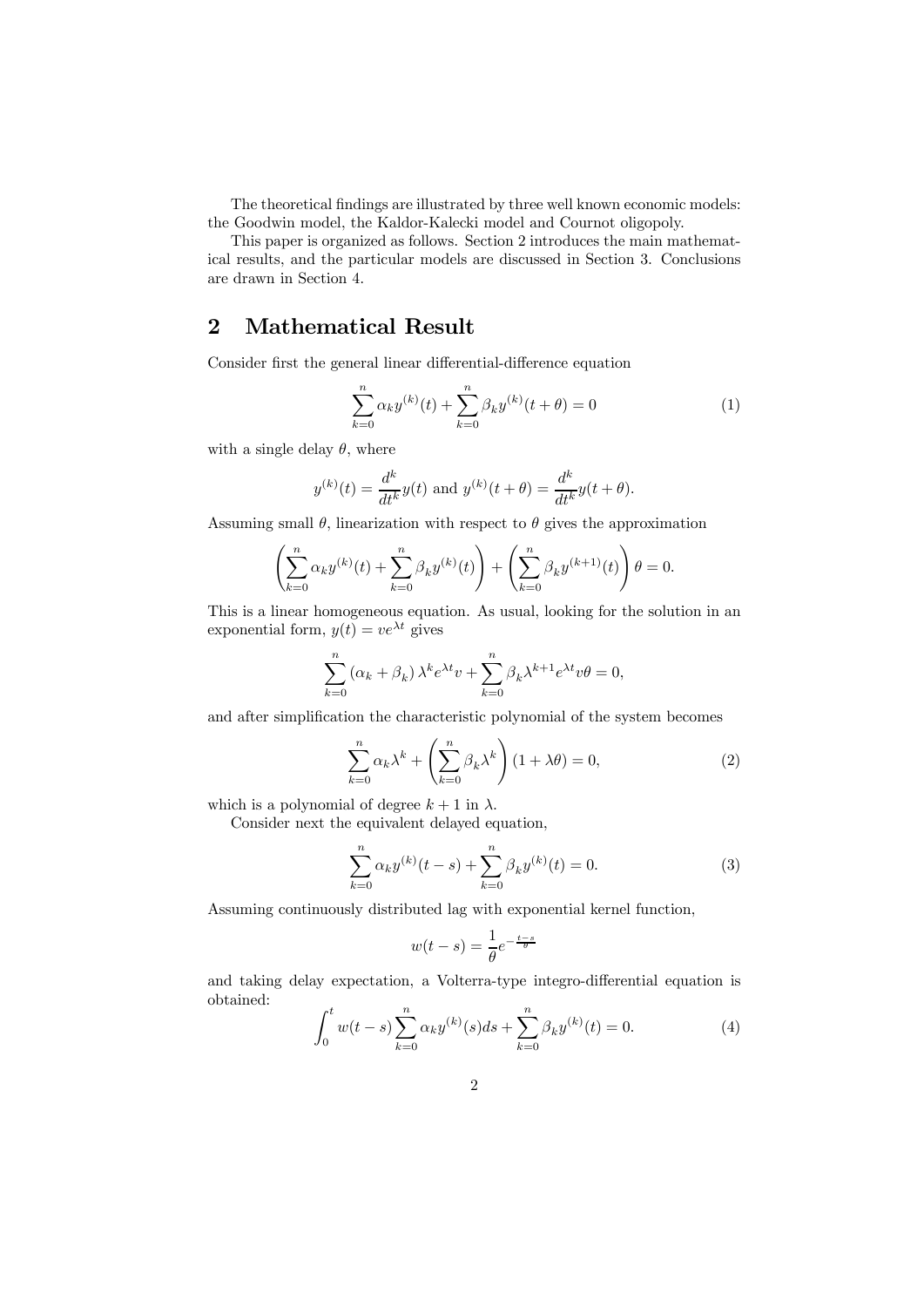In the first factor we can introduce the new variable  $z = t - s$  to have

$$
\int_0^t w(z) \sum_{k=0}^n \alpha_k y^{(k)}(t-z) dz + \sum_{k=0}^n \beta_k y^{(k)}(t) = 0.
$$

If we seek the solution in the usual exponential form,  $y(t) = ve^{\lambda t}$  and substitute it into the above equation, we get

$$
\int_0^t \frac{1}{\theta} e^{-\frac{z}{\theta}} \sum_{k=0}^n \alpha_k \lambda^k e^{\lambda(t-z)} v dz + \sum_{k=0}^n \beta_k \lambda^k e^{\lambda t} v = 0.
$$

By dividing both sides by  $e^{\lambda t}v$  and letting  $t \to \infty$  we have a simplified expression for the first term:

$$
\int_0^\infty \frac{1}{\theta} e^{-z(\lambda + \frac{1}{\theta})} dz \sum_{k=0}^n \alpha_k \lambda^k = \frac{1}{\theta} \left. \frac{e^{-z(\lambda + \frac{1}{\theta})}}{-(\lambda + \frac{1}{\theta})} \right|_{z=0}^\infty \sum_{k=0}^n \alpha_k \lambda^k
$$

$$
= \frac{1}{\lambda \theta + 1} \sum_{k=0}^n \alpha_k \lambda^k,
$$

so the equation further simplifies as

$$
\frac{1}{\lambda\theta + 1} \sum_{k=0}^{n} \alpha_k \lambda^k + \sum_{k=0}^{n} \beta_k \lambda^k = 0,
$$
\n(5)

which is equivalent to equation (2). Therefore the local asymptotic behavior of the two dynamics is identical. We summarize this result:

Theorem 1 Local dynamics generated by the general delay differential equation with a single and small delay is the same as the dynamics by the general differential equation with continuously distributed time lag with exponential kernel function.

In the case of the general kernel function

$$
w(t-s) = \frac{1}{n!} \left(\frac{n}{\theta}\right)^{n+1} (t-s)^n e^{-\frac{n(t-s)}{\theta}},
$$

we know that as  $\theta \to \infty$  or  $n \to \infty$ , the function converges to the Dirac-delta function centered at  $t - s = 0$  and  $t - s = \theta$ , respectively. Therefore, in this limiting case the integro-differerntial equation (4) converges to the deterministic case with fixed delay. It is very interesting that in the exponential kernel function  $(n = 0)$  case, the two processes are even equivalent concerning the local behavior of the equilibrium. This is not true however for larger values of  $n$ , as it is demonstrated in Matsumoto and Szidarovszky (2009).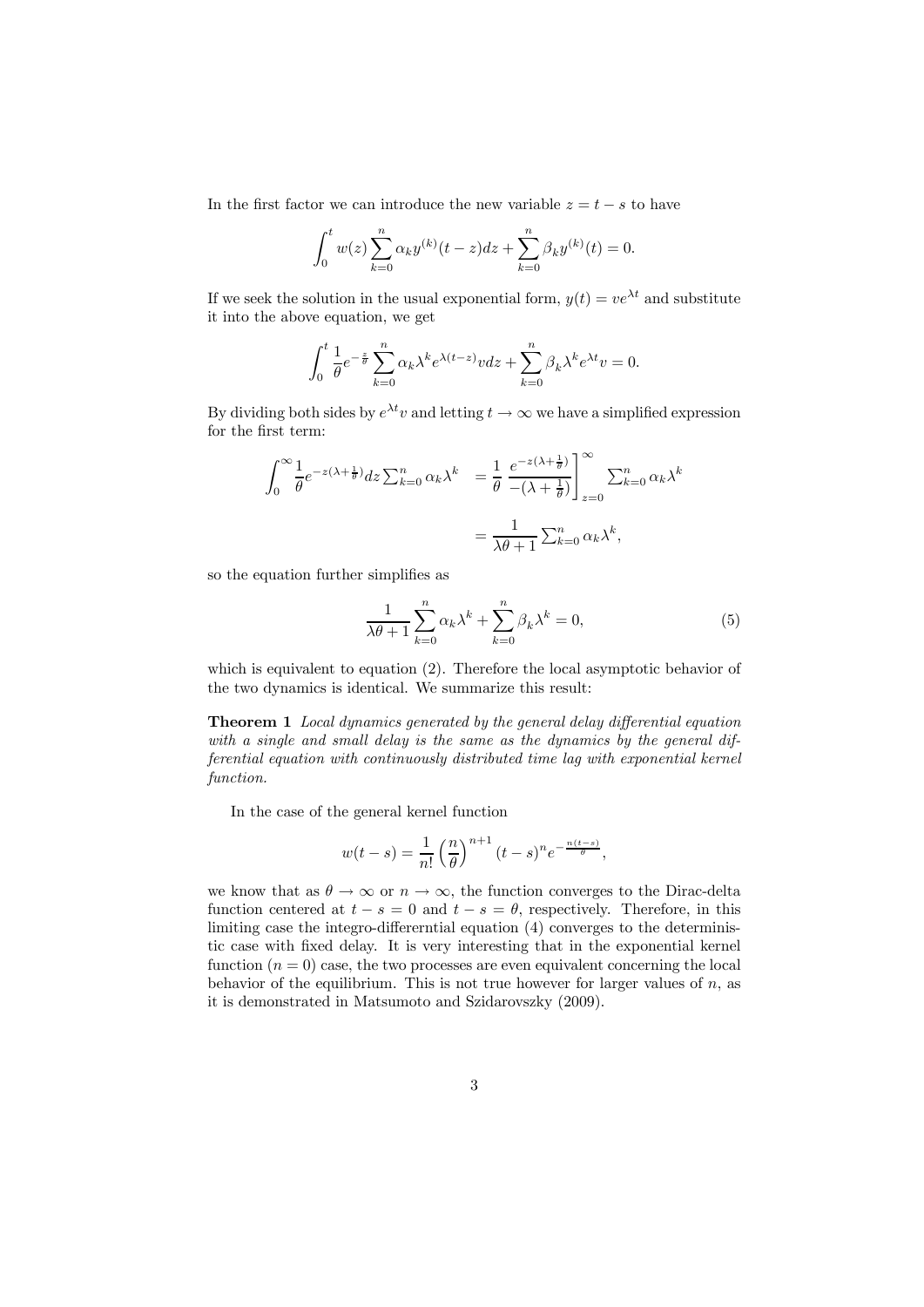### 3 Economic Examples

We confirm Theorem 1 by examining various delay economic models when the time delay is small and invesigate the global dynamics of the delay models with continuously distributed time delay when the time delay is large.

### 3.1 Goodwin Model with Investment Lag

Goodwin (1951) constructed a business cycle model with nonlinear acceleration principle of investment and showed that the model gives rise to cyclic oscillations when its stationary state is locally unstable. Goodwin's basic model is summarized as a 1D nonlinear differential equation,

$$
\varepsilon \dot{y}(t) - \varphi(\dot{y}(t)) + (1 - \alpha)y(t) = 0,
$$

where a time variable y is national income,  $\alpha$  the marginal propensity to consume, which is a positive constant and less than unity,  $\varepsilon$  a positive adjustment coefficient of y and  $\varphi(\dot{y}(t))$  denotes the induced investment that is dependent on the rate of change in national income. The dot stands for differentiation with respect to time t. Goodwin's model adopts the nonlinear acceleration principle, according to which investment is proportional to the change in national income in a neighborhood of the equilibrium income but becomes inflexible for the extremely larger or smaller values of income.

"In order to come close to reality" (p.11 of Goodwin (1951)), the production lag  $\theta$  between decisions to invest and the corresponding outlays is introduced into the above model and then the modified model becomes

$$
\varepsilon \dot{y}(t) - \varphi(\dot{y}(t-\theta)) + (1-\alpha)y(t) = 0.
$$
\n(6)

This is a neutral delay nonlinear differential equation in which  $\theta$  is the fixed time lag. Since it is difficult to analytically solve this delay nonlinear model. it is a natural way to use a tractable approximation of (6). In particular, to investigate dynamics, we rewrite the equation as

$$
\varepsilon \dot{y}(t+\theta) - \varphi(\dot{y}(t)) + (1-\alpha)y(t+\theta) = 0,
$$

and expands it with respect to  $\theta$  around  $\theta = 0$  to obtain the following secondorder nonlinear differential equation:

$$
\varepsilon \theta \ddot{y}(t) + \left[\varepsilon + (1 - \alpha)\theta\right] \dot{y}(t) - \varphi(\dot{y}(t)) + (1 - \alpha)y(t) = 0.
$$

Clearly,  $y(t)=0$  for all t is a stationary state of this equation. Its asymptotic behavior is determined by the eigenvalues, which are the solutions of the characteristic equation,

$$
\varepsilon \theta \lambda^2 + \left[ \varepsilon + (1 - \alpha)\theta - v \right] \lambda + (1 - \alpha) = 0,\tag{7}
$$

where  $v = \varphi'(0)$ . The characteristic roots are

$$
\lambda_{1,2} = \frac{-k \pm \sqrt{k_2 - 4\varepsilon\theta(1 - \alpha)}}{2\varepsilon\theta}
$$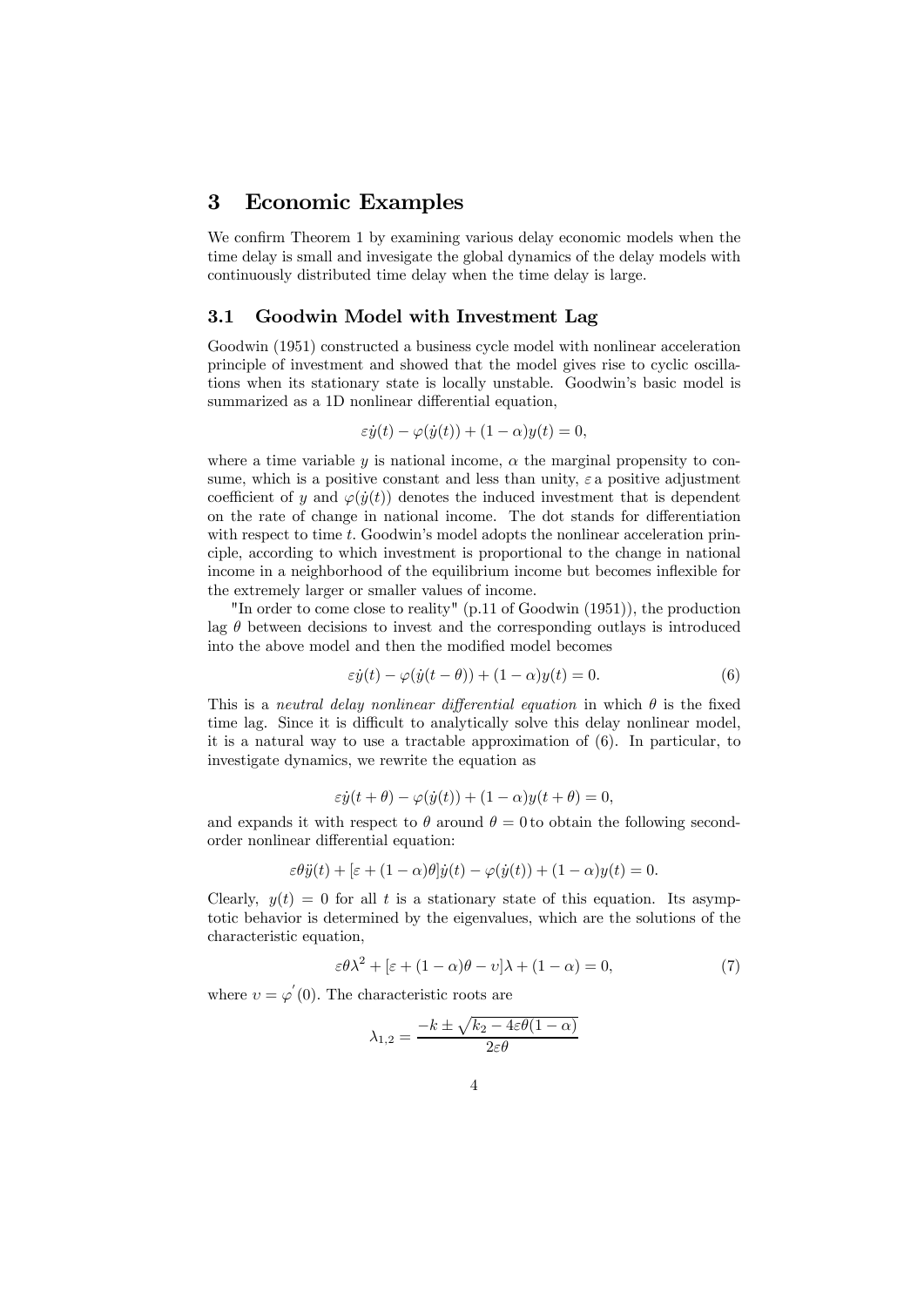where  $k = \varepsilon + (1 - \alpha)\theta - v$ . It follows that the product of the characteristic roots is positive since  $0 < \alpha < 1$  and both  $\varepsilon$  and  $\theta$  are positive:

$$
\lambda_1 \lambda_2 = \frac{1 - \alpha}{\varepsilon \theta} > 0,
$$

which excludes the possibility of saddle stationary point. It also follows that the sum of the characteristic roots can be of either sign,

$$
\lambda_1 + \lambda_2 = -\frac{\varepsilon + (1 - \alpha)\theta - \upsilon}{\varepsilon \theta} \gtrless 0.
$$

Given the values of  $\alpha$  and  $\varepsilon$ , the indeterminacy of the sign of the last equation means that the  $(v, \theta)$ -space is divided into two parts by the partition line

$$
v = \varepsilon + (1 - \alpha)\theta.
$$

For all  $v$  above this line, the sum of the characteristic roots is positive, hence the stationary state is locally unstable. In the same way, the stationary state is locally asymptotically stable for all  $v$  below this line.

Continuously distributed time delay is an alternative approach to deal with time delay in investment. If we adopt it and denote the expected change of national income at time t by  $\dot{y}^e(t)$ , then Goodwin's delayed equation (6) can be written as the system of Volterra-type integro-differential equations:

$$
\begin{cases}\n\varepsilon \dot{y}(t) - \varphi(\dot{y}^e(t)) + (1 - \alpha)y(t) = 0, \\
\dot{y}^e(t) = \int_0^t \frac{1}{\theta} e^{-\frac{t - s}{\theta}} \dot{y}(s) ds,\n\end{cases}
$$
\n(8)

where  $\theta$  is a positive real parameter which is associated with the length of the delay. The second equation of (8) shows that the weighting function of the past changes in national income gives the most weight to the most recent income change and the weight is exponentially declining afterwards. Before turning to a closer examination of this model, we rewrite it as a system of ordinary differential equations. The time-differentiation of the second equation of (8) gives a simple equation for the new variable  $z = \dot{y}^e$ :

$$
\dot{z}(t) = \frac{1}{\theta} \left( \dot{y}(t) - z(t) \right). \tag{9}
$$

Solving the first equation for  $\dot{y}$ , replacing  $\dot{y}^e$  with z, replacing  $\dot{y}$  in (9) with the new expression of  $\dot{y}$  and then adding the new dynamic equation of  $z$  will transform the system of the integro-differential equations to the following 2D system of ordinary differential equations:

$$
\begin{cases}\n\dot{y}(t) = -\frac{1-\alpha}{\varepsilon}y(t) + \frac{1}{\varepsilon}\varphi(z(t)), \\
\dot{z}(t) = \frac{1}{\theta}\left(-\frac{1-\alpha}{\varepsilon}y(t) + \frac{1}{\varepsilon}\varphi(z(t)) - z(t)\right).\n\end{cases}
$$
\n(10)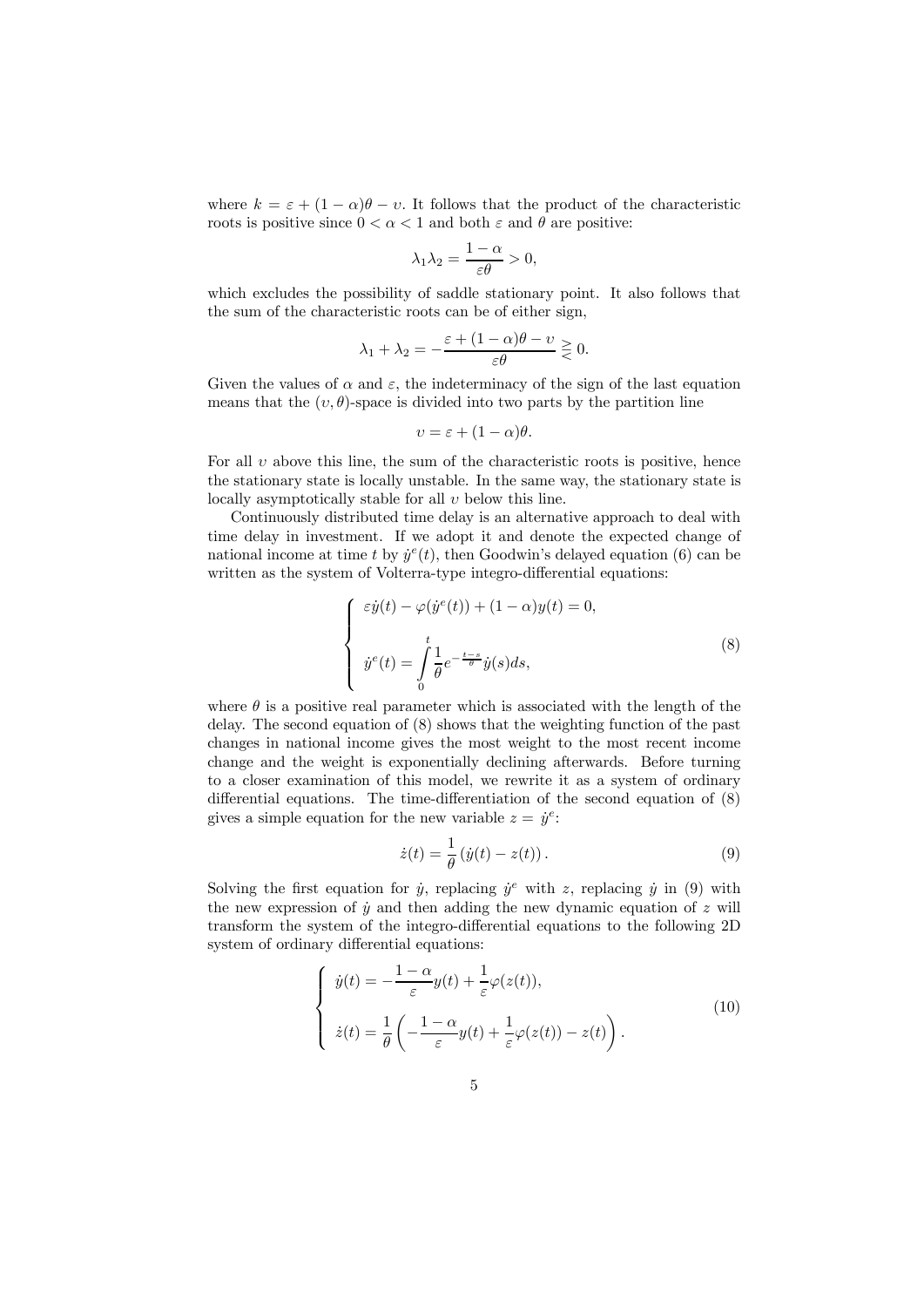The Jacobian matrix of this system at  $y = z = 0$  has the form

$$
\mathbf{J}_{\mathbf{G}} = \begin{pmatrix} -\frac{1-\alpha}{\varepsilon} & \frac{\nu}{\varepsilon} \\ -\frac{1-\alpha}{\varepsilon\theta} & \frac{1}{\theta} \left( \frac{\nu}{\varepsilon} - 1 \right) \end{pmatrix} . \tag{11}
$$

The corresponding characteristic equation is quadratic in  $\lambda$ :

$$
\lambda^2 + \frac{\varepsilon + (1 - \alpha)\theta - \nu}{\varepsilon \theta} \lambda + \frac{1 - \alpha}{\varepsilon \theta} = 0.
$$

Notice that this characteristic equation is equivalent to the characteristic equation (7). It follows that the local stability conditions are also identical. This means that the two delay dynamic systems generate the same dynamics in the neighborhood of  $\theta = 0$ .

We now turn our attention to the dynamics of (8) when  $\theta$  is large. It is well-known that the Goodwin model generates a limit cycle when its stationary point is locally unstable. Goodwin (1951) assumed a piecewise linear investment function in his simulations. We numerically confirm his result but for the sake of analytical convenience, we assume a hyperbolic tangent type investment function:

$$
\varphi(\dot{y}) = \delta\left(\tanh(\dot{y} - a) - \tanh(-a)\right), \delta > 0 \text{ and } a = 1.
$$
 (12)

We perform numerical simulations with the parameter values  $\varepsilon = 0.5$  and  $\alpha = 0.6$  as in Goodwin (1951). To make the stationary point locally unstable, we take  $\theta = 0.8$  and  $\delta = (1 + a^2)(\epsilon + (1 - \alpha)\theta) + 0.01$ . The numerical result is illustrated in Figure 1 in which two trajectories, one continuous line starting at point  $a$  and the other dotted line at point  $b$ , are seen to converge to the limit cycle.



Figure 1. Existence of a stable limit cycle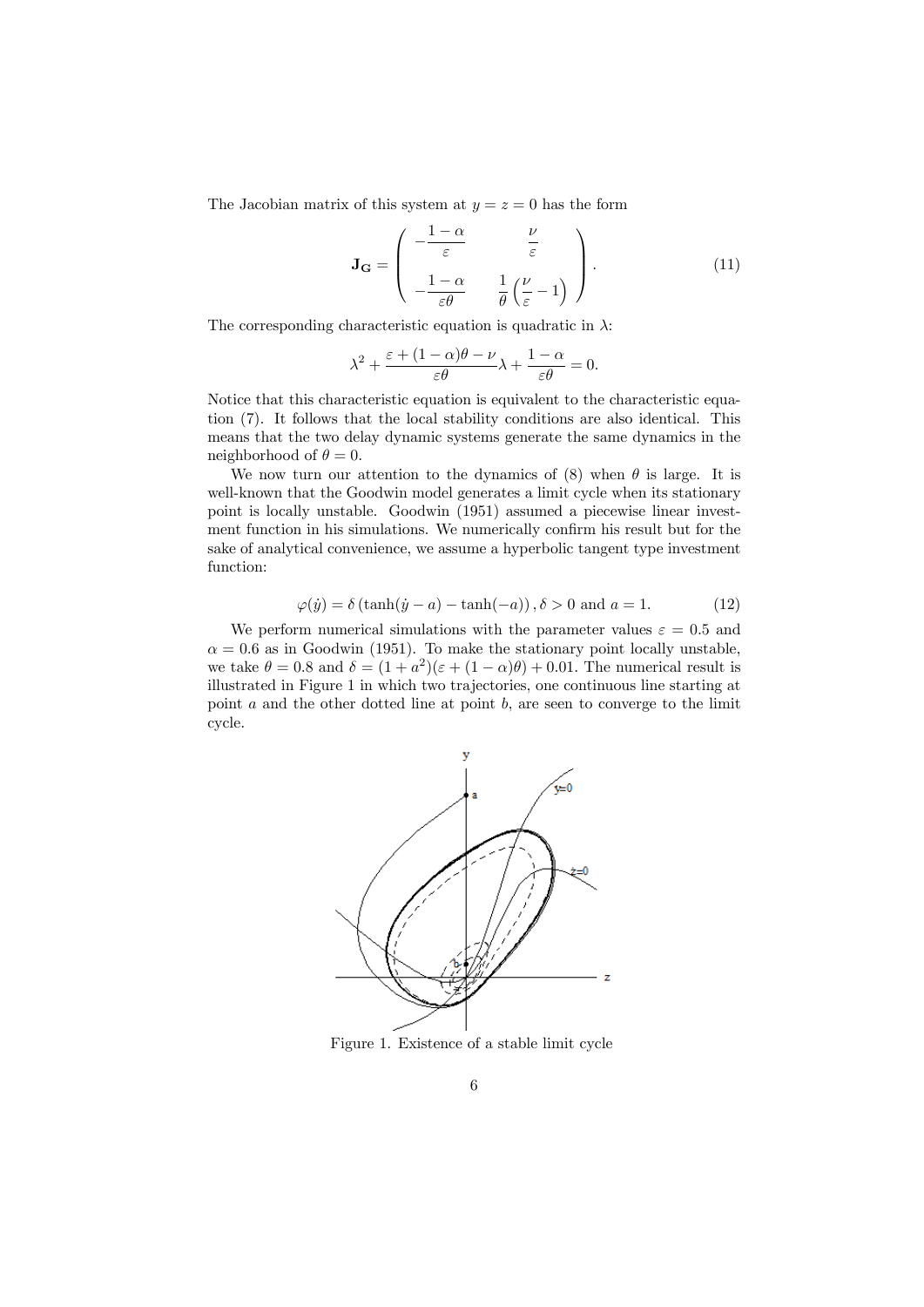Recently, Matsumoto (2009) reexamined Goodwin's model and showed the coexistence of multiple limit cycles, a stable cycle surrounding a unstable cycle when the stationary state is locally stable. This is illustrated in Figure 2 in which there are two limit cycles depicted as bold curves and the two trajectories starting at points a and b converge to the outer limit cycle whereas a trajectory starting at point  $c$  approaches the stable stationary point. A parametric difference between the first simulation and the second simulation is that only the value of  $\delta$ is changed to  $(1 + a^2)(\epsilon + (1 - \alpha)\theta) - 0.01$  from  $(1 + a^2)(\epsilon + (1 - \alpha)\theta) + 0.01$ .



Figure 2. Co-existence of a stable and an unstable limit cycle

### 3.2 Kaldor-Kalecki Model with Investment Lag

Kaldor (1940) presented a business cycle model in which investment was positively related to the levels of income via a nonlinear relationship. Kalecki (1935) added a lag between the investment decision and the installation of investment goods. His model used a linear difference-differential equation to generate cyclic dynamics. The Kaldor-Kalecki model is a combination of nonlinear investment and a time lag in the capital accumulation. Let Y be the national income and  $K$  the capital stock. Then the Kaldor-Kalecki model can be written as

$$
\begin{cases}\n\dot{Y}(t) = \alpha \left[ I(Y(t), K(t)) - S(Y(t)) \right], \\
\dot{K}(t) = I(Y(t - \theta), K(t)) - \delta K(t),\n\end{cases}
$$
\n(13)

where  $I(Y, K)$  is an investment function and  $S(Y)$  is the saving function. Investment depends positively on income and negatively on capital, so  $dI/dY = I_Y$ 0 and  $dI/dK = I_K < 0$ . Furthermore, it takes a S-shaped profile with respect to Y indicating that investment becomes inflexible for low as well as high levels of income. Savings depends on income in the usual way, i.e.,  $0 < dS/dY = S_Y < 1$ . We assume also that  $I_Y - S_Y > 0$  at the fixed point of (13), that is, investment increases faster than savings as national income increase in a neighborhood of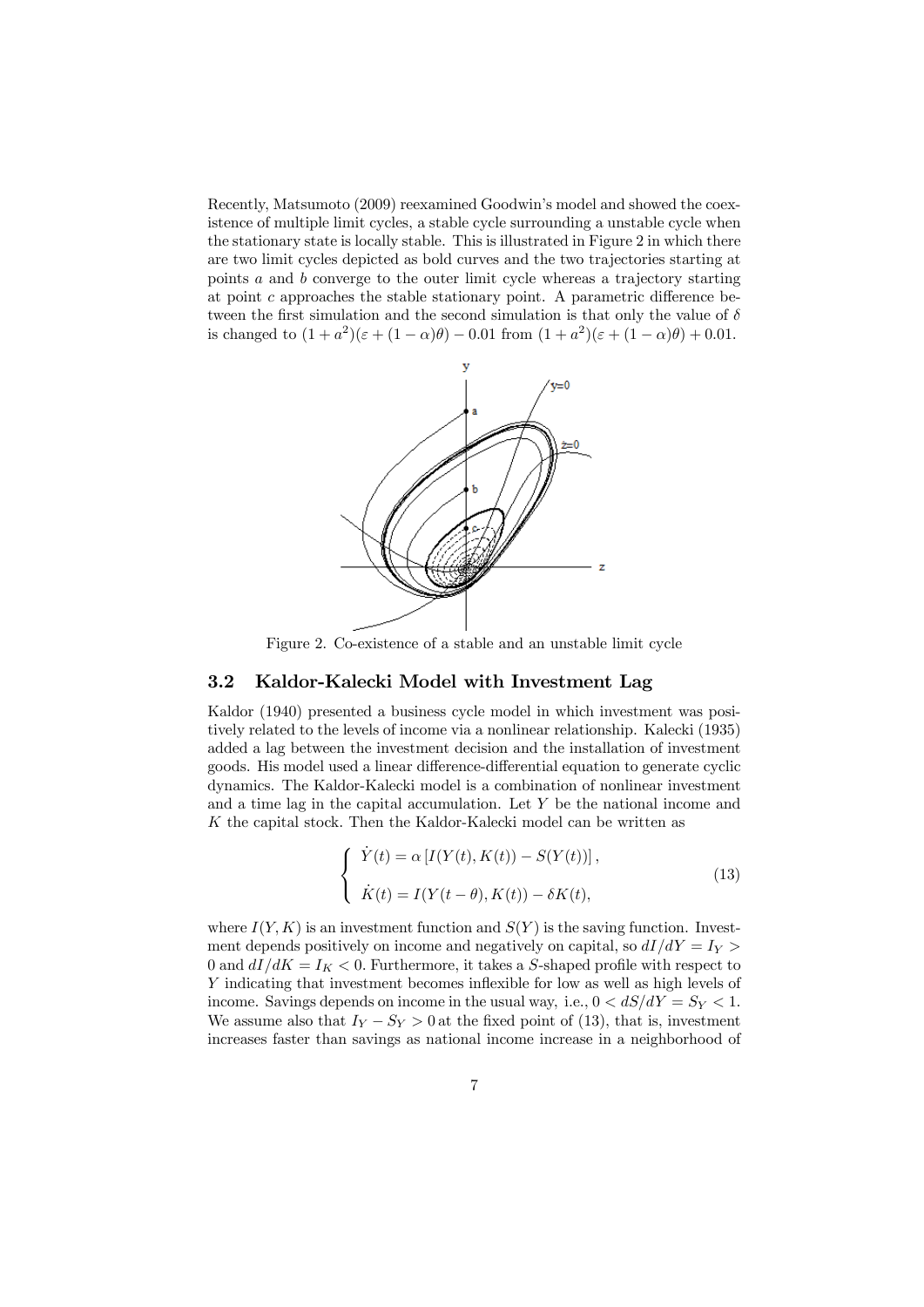the fixed point, following Kaldor. In addition,  $\alpha > 0$  is the adjustment coefficient and  $\delta > 0$  is the depreciation rate of the capital. The first equation of (13) states that income changes proportionally to the excess demand in the goods market. The second equation is a standard capital accumulation equation but includes a time lag  $\theta$ .

Consider first the local stability of (13) without time delay (i.e.,  $\theta = 0$ ), which is equivalent to the original Kaldor model. The Jacobian matrix has the form

$$
\mathbf{J_K} = \left( \begin{array}{cc} \alpha(I_Y - S_Y) & \alpha I_K \\ I_Y & I_K - \delta \end{array} \right)
$$

with the determinant

$$
det\mathbf{J_K} = \alpha (I_Y - S_Y)(I_K - \delta) - \alpha I_K I_Y
$$

and the trace

$$
tr\mathbf{J_K} = \alpha(I_Y - S_Y) + (I_K - \delta).
$$

Kaldor (1940) made two basic assumptions:  $det\mathbf{J}_{\mathbf{K}} > 0$  in order to exclude the possibility that a stationary point is saddle and  $trJ_K < 0$  to make the stationary point unstable. As seen in Chang and Smyth (1971), the gist of Kaldor's argument can be translated to show an existence of an endogenously persistent fluctuation by applying the Poincare-Bendixson theorem. For this end, the local instability of the stationary point is the first requirement. Figure 3 illustrates the birth of a Kaldorian limit cycle with the following configuration of the model: The investment function is separable with respect to  $Y$  and  $K$ ,

$$
I(Y, K) = \phi(Y) + \beta K, \ \beta < 0,
$$

where  $\phi(Y)$  is assumed to be a symmetric S-shaped function,

$$
\phi(Y) = \frac{A}{1 + e^{-BY}} - \frac{A}{2}, \ A > 0 \text{ and } B > 0,
$$

and the parameters are specified as  $A = 4$ ,  $B = 1$ ,  $c = 0.6$ ,  $\alpha = 0.8$ ,  $\beta = -0.2$  and  $\delta = 0.05$ . It can be seen that the limit cycle attracts two different trajectories, one starting at point  $a$  and the other starting at point  $b$  in the neighborhood of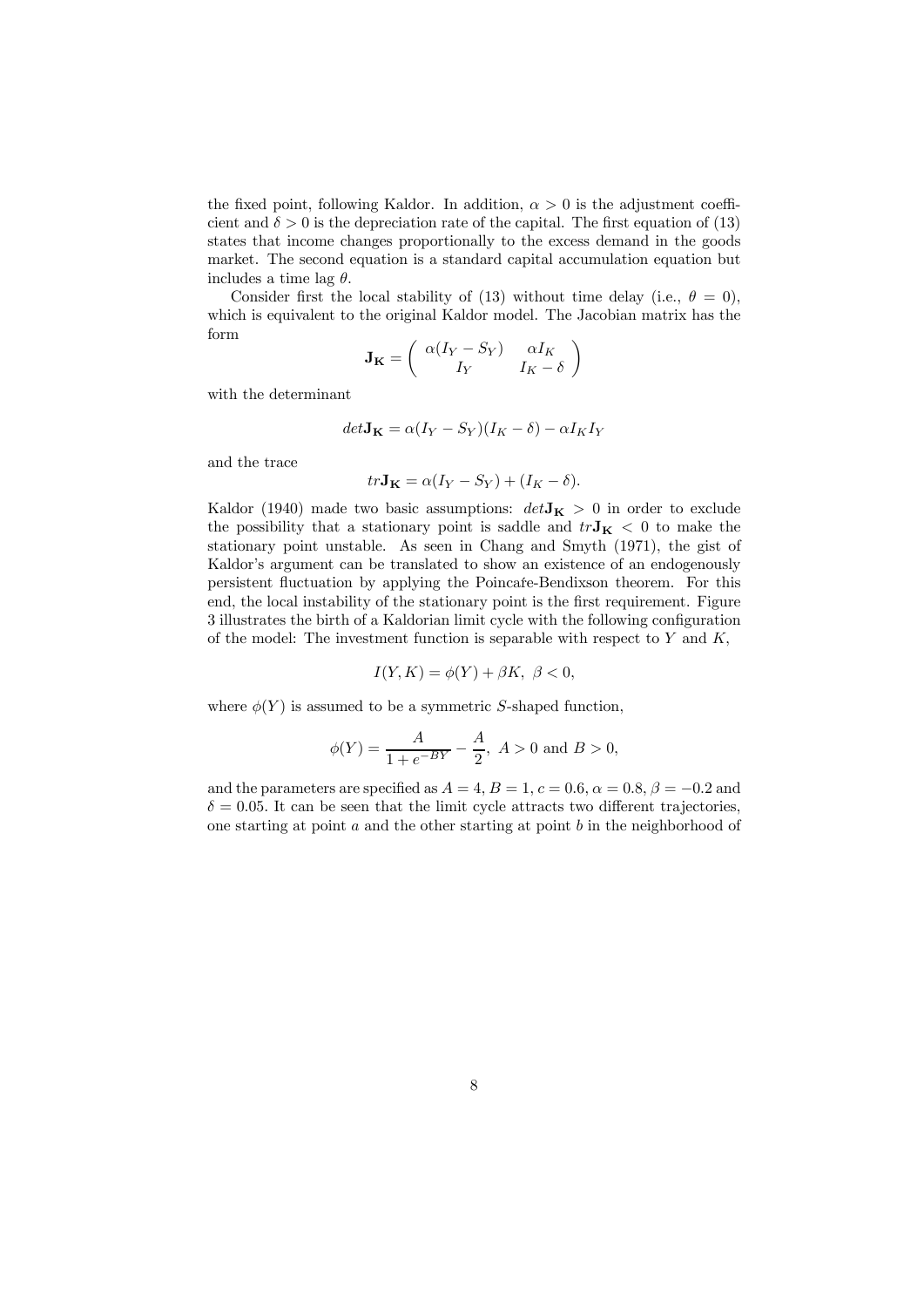the stationary point.



Figure 3. Existence of a Kaldorian limit cycle

Although we numerically confirm the existence of the Kaldorian limit cycle when the stationary point is locally unstable, we are interested in the destabilizing effect caused by a delay in investment so that the stationary point becomes asymptotically stable when  $tr\mathbf{J_K} < 0$ . In Figure 4, two trajectories belonging to the two different initial points  $a$  and  $b$  spiral toward the stationary point when  $\beta = -0.4$  and  $\delta = 0.2$  with the other parameters being unchanged.



Figure 4, A stable Kaldorian stationary point

Now we are back to the delay Kaldor-Kalecki model (13). We first rewrite the capital accumulation equation as

$$
K(t + \theta) = I(Y(t), K(t + \theta)) - \delta K(t + \theta)
$$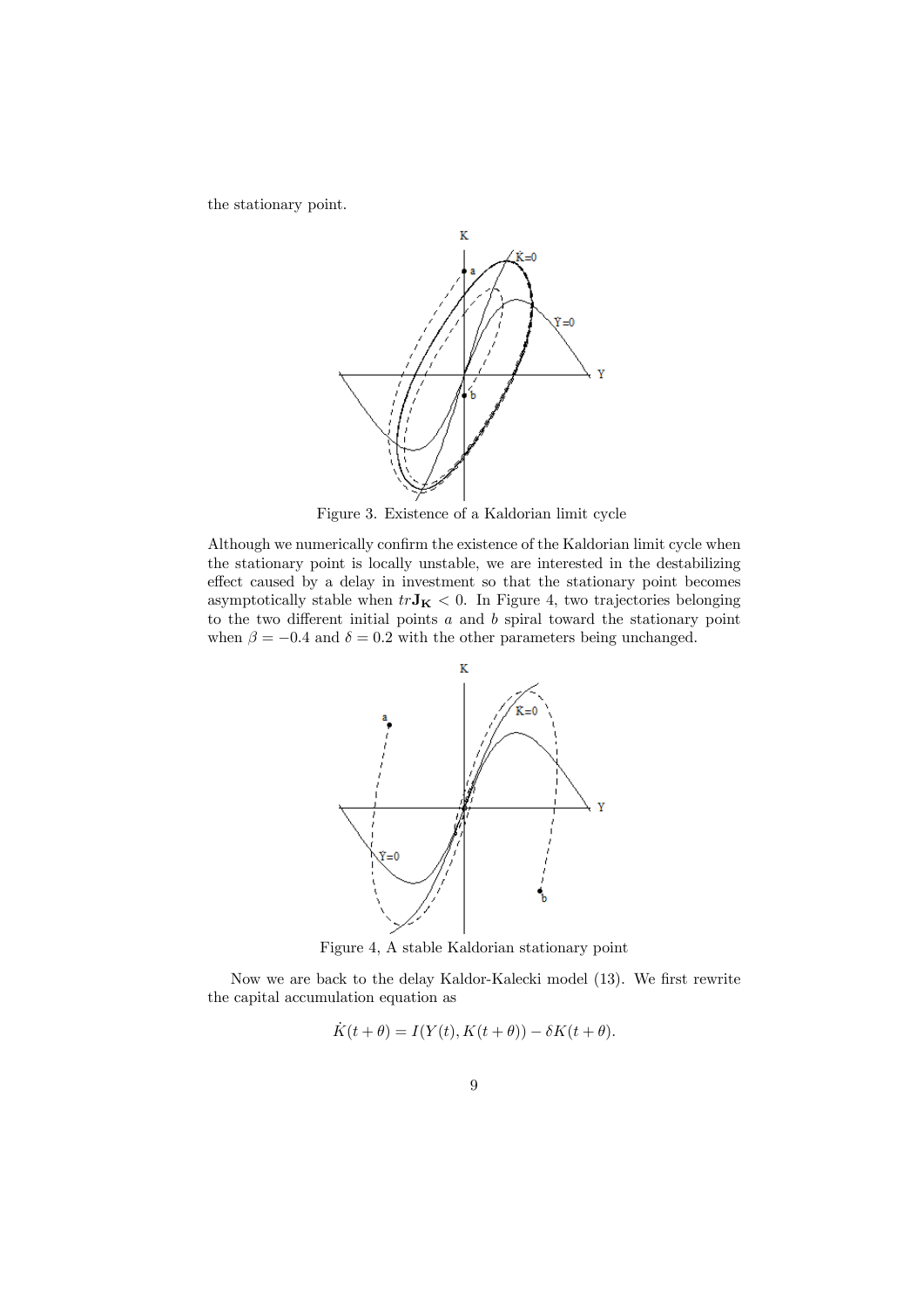If the time lag is small enough, then linearizing it with respect to  $\theta$  around  $\theta = 0$ gives

$$
\dot{K}(t) - \{I(Y(t), K(t)) - \delta K(t)\} + \left\{\ddot{K}(t) - I_K \dot{K}(t) + \delta \dot{K}(t)\right\} \theta = 0.
$$

Introducing the new variable,  $Z(t) = \dot{K}(t)$ , the delayed Kaldor-Kalecki model is reduced to a 3D system of ordinary differential equations:

$$
\begin{cases}\n\dot{Y}(t) = \alpha ( I(Y(t), K(t)) - S(Y(t))) \\
\dot{K}(t) = Z(t) \\
\dot{Z}(t) = \frac{1}{\theta} \{ I(Y(t), K(t)) - \delta K(t) \} + \{ (I_K - \delta) - \frac{1}{\theta} \} Z(t).\n\end{cases}
$$
\n(14)

The Jacobian matrix is

$$
\mathbf{J_D} = \begin{pmatrix} \alpha(I_Y - S_Y) & \alpha I_K & 0\\ 0 & 0 & 1\\ \frac{1}{\theta}I_Y & \frac{1}{\theta}(I_K - \delta) & (I_K - \delta) - \frac{1}{\theta} \end{pmatrix}
$$

with the determinant,

$$
det\mathbf{J_D} = -\frac{det\mathbf{J_K}}{\theta} < 0
$$

and the trace

$$
tr\mathbf{J_D}=tr\mathbf{J_K}-\frac{1}{\theta}<0,
$$

where the inequalities are due to the assumptions  $det\mathbf{J_K}>0$  and  $tr\mathbf{J_K}<0$  in the Kaldor model. The characteristic equation of  $\bf{J_D}$  is

$$
\lambda^3 + a_1 \lambda^2 + a_2 \lambda + a_3 = 0,\tag{15}
$$

where the coefficients are

$$
a_1 = -tr\mathbf{J_D} > 0,
$$
  
\n
$$
a_2 = \alpha(I_Y - S_Y)(I_K - \delta) - \frac{1}{\theta}(\alpha(I_Y - S_Y) + (I_K - \delta)),
$$
  
\n
$$
a_3 = -det\mathbf{J_D} > 0.
$$

If we assume continuously distributed time lag in the capital accumulation process, then  $Y(t-\theta)$  is replaced by the expected income  $Y^{e}(t)$ , which is defined as the weighted average of the past realized incomes from zero to time t,

$$
Y^{e}(t) = \int_{0}^{t} \frac{1}{\theta} e^{-\frac{t-s}{\theta}} Y(s) ds.
$$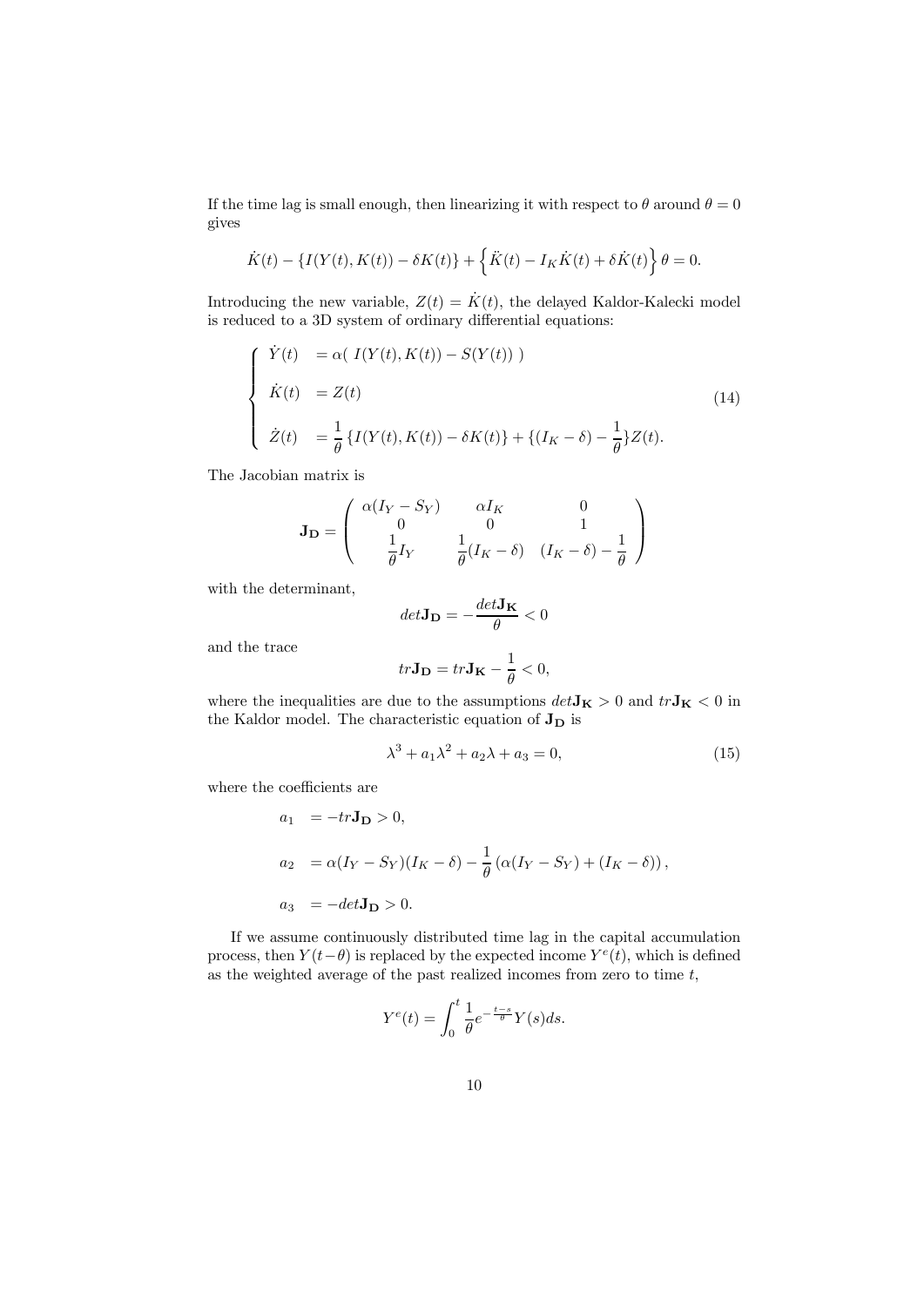The delay 2D Kaldor-Kalecki model (13) can be reduced to a 3D system of ordinary differential equations:

$$
\begin{cases}\n\dot{Y}(t) = \alpha \left[ I(Y(t), K(t)) - S(Y(t)) \right], \\
\dot{K}(t) = I(Y^{e}(t), K(t)) - \delta K(t), \\
\dot{Y}^{e}(t) = \frac{1}{\theta} \left( Y(t) - Y^{e}(t) \right),\n\end{cases}
$$
\n(16)

where the last equation is obtained by time differentiation of  $Y^{e}(t)$ . The Jacobian matrix at the stationary point is

$$
\mathbf{J_C} = \left( \begin{array}{ccc} \alpha(I_Y-S_Y) & \alpha I_K & 0 \\ 0 & I_K-\delta & I_Y \\ \frac{1}{\theta} & 0 & -\frac{1}{\theta} \end{array} \right).
$$

It can be easily checked that the Jacobian matrix  $J_C$  has the same characteristic equation as (15). Hence two different dynamic systems (14) and (16) generate the same dynamics in a neighborhood of the stationary point if  $\theta$  is sufficiently small. According to the Routh-Hurwitz stability criterion, a necessary and sufficient condition that all roots of the cubic characteristic equation (15) have negative real parts is that  $a_1 > 0$ ,  $a_2 > 0$ ,  $a_3 > 0$  and  $a_1a_2 - a_3 > 0$ . Notice that  $a_1 > 0$  and  $a_3 > 0$  are already shown to be positive due to Kaldor's assumptions. For sufficiently small  $\theta$ ,  $a_2$  could be positive because its second term  $-trJ_{\mathbf{K}}/\theta > 0$  is positive and can dominate the first term. By the same token  $a_1a_2-a_3$  can be positive for a small  $\theta$ . Hence it is safe to presume that the delay Kaldor-Kalecki system is stable when the investment delay is sufficiently small. Since a small  $\theta$  means a small lag effect, this result is reasonable under the assumption that the original Kaldor model is stable as shown in Figure 4. The next question which we raise is whether or not the stability of the stationary state changes as the lengths of delays increase. We consider this question in model (16) only, since (14) is inappropriate for a large  $\theta$ .

Now we turn our attention to the dynamic behavior of the delay Kaldor-Kalecki model with a large  $\theta$ . As seen above, the coefficients  $a_1$  and  $a_3$  of the characteristic equation are positive. However, the sign of  $a_2$  is not determined. Solving  $a_2 = 0$  for  $\theta$  yields the critical value of  $\theta$ ,

$$
\theta_2 = \frac{\alpha(I_Y - S_Y) + (I_K - \delta)}{\alpha(I_Y - S_Y)(I_K - \delta)} > 0
$$

implying that  $a_2$  is positive for  $\theta < \theta_2$ . By the definitions of the coefficients of  $(15)$ , we have

$$
a_1 a_2 - a_3 = \frac{-A\theta^2 + B\theta - C}{\theta^2},
$$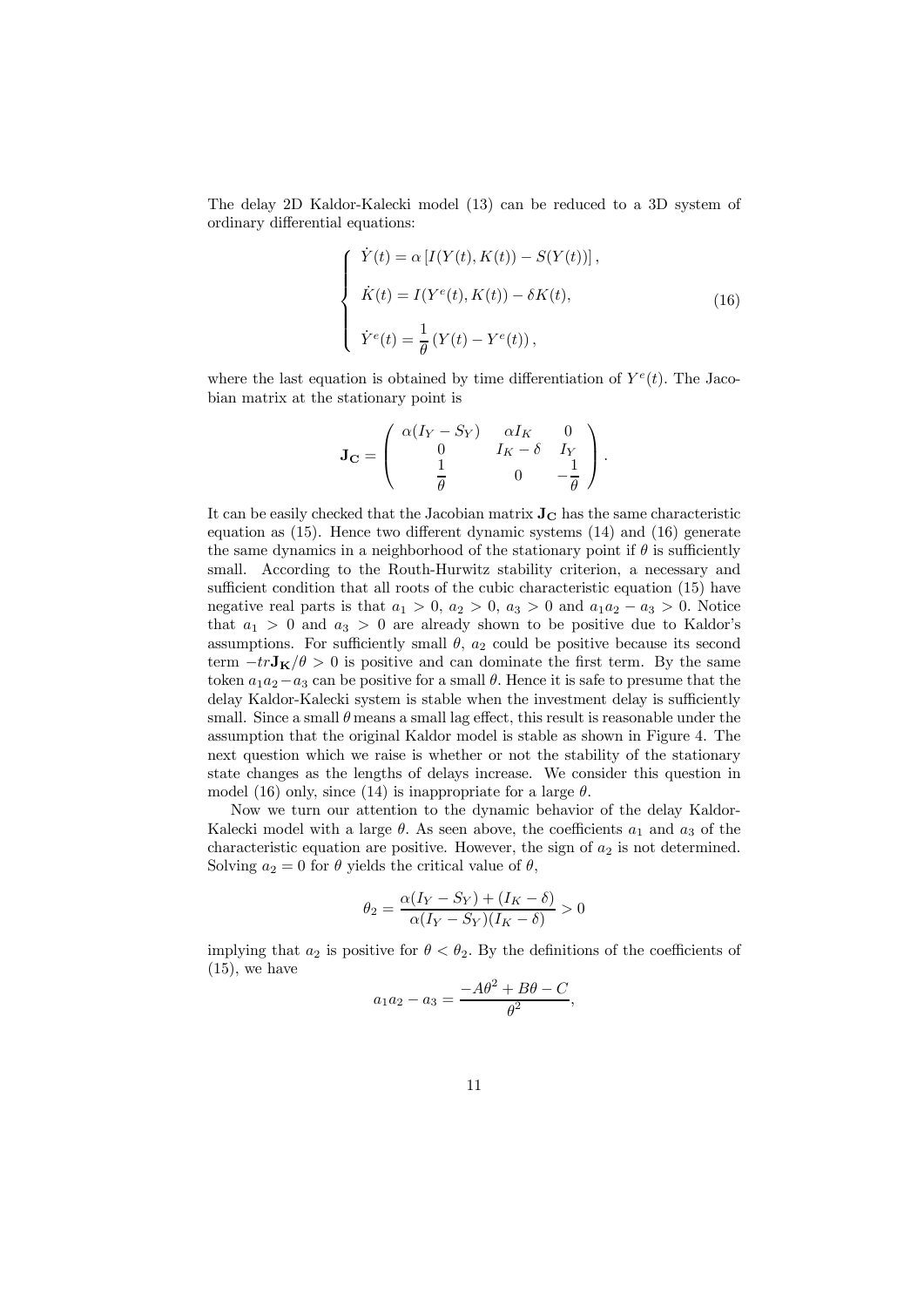where

$$
A = \alpha (I_Y - S_Y)(I_K - \delta) [\alpha (I_Y - S_Y) + (I_K - \delta)] > 0,
$$
  
\n
$$
B = [\alpha (I_Y - S_Y) + (I_K - \delta)]^2 + \alpha I_K I_Y \ge 0,
$$
  
\n
$$
C = \alpha (I_Y - S_Y) + (I_K - \delta) < 0.
$$

Let us denote the numerator of the last equation by  $f(\theta)$ . Since  $f(\theta)$  is a concave quadratic polynomial,  $f(0) = -C > 0$  implies that  $f(\theta) = 0$  has one positive root,  $\theta^*$ ,

$$
\theta^* = \frac{B + \sqrt{B^2 - 4AC}}{2A}.
$$

Since  $f(\theta^*)=0$ ,  $f(\theta) < 0$  for  $\theta > \theta^*$ . Furthermore  $f(\theta_2)=(\theta_2)^2(-a_3) < 0$ and  $\theta^* < \theta_2$  imply that  $a_2 > 0$  at  $\theta = \theta^*$ . To emphasize the dependency of the coefficients on  $\theta$ , we denote  $a_i(\theta)$  for  $i = 1, 2, 3$ . For  $\theta = \theta^*$ ,  $a_1(\theta^*)a_2(\theta^*)$  –  $a_3(\theta^*)=0$  By replacing  $a_3(\theta^*)$  of the characteristic equation with  $a_1(\theta^*)a_2(\theta^*)$ , we are able to factor the characteristic equation,

$$
(\lambda + a_1(\theta^*)) (\lambda^2 + a_2(\theta^*)) = 0
$$

that can be explicitly solved for  $\lambda$ . One of the three roots is real and negative whereas the other two are pure imaginary,

$$
\lambda_1 = -a_1(\theta^*) < 0
$$
 and  $\lambda_{2,3} = \pm i \sqrt{a_2(\theta^*)} = \pm i \xi.$ 

In order to apply the Hopf bifurcation theorem, we have to show that the real parts of the complex roots are sensitive to a change in the bifurcation parameter,  $\theta$ . Suppose that  $\lambda$  is a function of  $\theta$ . By implicitly differentiating the characteristic equation with respect to  $\theta$  we have

$$
\frac{d\lambda(\theta^*)}{d\theta} = \frac{1}{\theta^{*2}} \frac{\lambda(\theta^*)^2 - tr \mathbf{J_K} \lambda(\theta^*) + det \mathbf{J_K}}{\lambda(\theta^*)^2 + 2a_1(\theta^*) \lambda(\theta^*) + a_2(\theta^*)}.
$$

Substituting  $\lambda = \pm i\xi$  and arranging terms yield

$$
\operatorname{Re}\left(\frac{d\lambda(\theta^*)}{d\theta}\right) = \frac{1}{\theta^{*2}} \frac{\xi^2 - det\mathbf{J_K} - a_1(\theta^*) tr\mathbf{J_K}}{2(\xi^2 + a_1(\theta^*)^2)},
$$

where the denominator is positive. We can show that the numerator is never zero. Substituting

$$
a_1(\theta^*) = -tr\mathbf{J_K} + \frac{1}{\theta^*}
$$

and

$$
\xi^{2} = a_{2}(\theta^{*}) = det\mathbf{J}_{\mathbf{K}} + \alpha I_{K}I_{Y} - \frac{1}{\theta}tr\mathbf{J}_{\mathbf{K}}
$$

into the numerator and assuming that the resultant expression is zero yield

$$
(tr\mathbf{J}_{\mathbf{K}})^{2} + \alpha I_{K} I_{Y} - \frac{2}{\theta} tr \mathbf{J}_{\mathbf{K}} = 0.
$$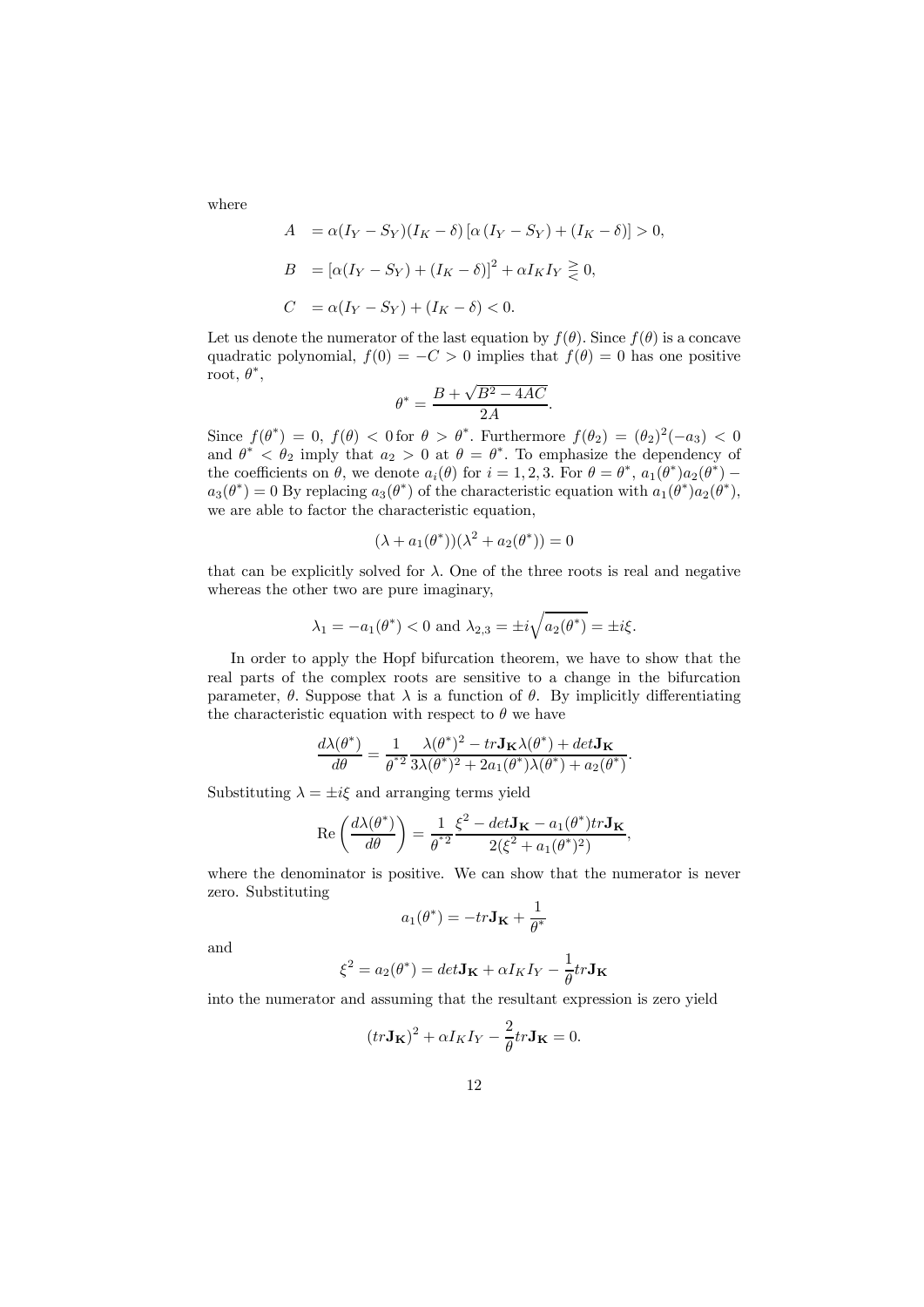However  $a_2(\theta^*)a_1(\theta^*) = a_3(\theta^*)$  means that

$$
\left(\frac{1}{\theta^*}\right) \left(\det \mathbf{J}_{\mathbf{K}} + \alpha I_K I_Y - \frac{1}{\theta^*} tr \mathbf{J}_{\mathbf{K}}\right) = \frac{1}{\theta^*} det \mathbf{J}_{\mathbf{K}}
$$

which can be rewritten as

$$
tr\mathbf{J_K}\left[\frac{1}{\theta^{*2}} - \alpha \left(I_Y - S_Y\right)\left(I_k - \delta\right)\right] = 0,
$$

where the equality is impossible, since  $tr\mathbf{J_K} < 0$ ,  $I_Y - S_Y > 0$ ,  $I_k - \delta < 0$  and  $\theta^* > 0$ . Therefore we have

$$
\operatorname{Re}\left(\frac{d\lambda(\theta^*)}{d\theta}\right) \neq 0.
$$

This implies that the real parts of the complex roots change signs as  $\theta - \theta^*$ changes from negative to positive values. That is, it guarantees the existence of Hopf bifurcation.

Theorem 2 The Kaldor-Kalecki model with continuously distributed lags having an exponential kernel function is locally asymptotic stable for  $0 \le \theta < \theta^*$ while it loses the stability at  $\theta = \theta^*$  via a Hopf bifurcation.

It is uncertain whether the limit cycle is subcritical or supercritical. In Figure 5, simulation results are shown with  $\theta = 0.7$  and parameter values  $c = 0.6$ ,  $\alpha = 0.8, \beta = -0.4$  and  $\delta = 0.2$ , which are the same as in the simulation study presented in Figure 4. The critical value is  $\theta^* \simeq 0.37$ . The delay Kaldor-Kalecki model generates a supercritical limit cycle due to the destabilizing effect of the investment lag.



Figure 5. Existence of a limit cycle in the delay Kaldor-Kalecki model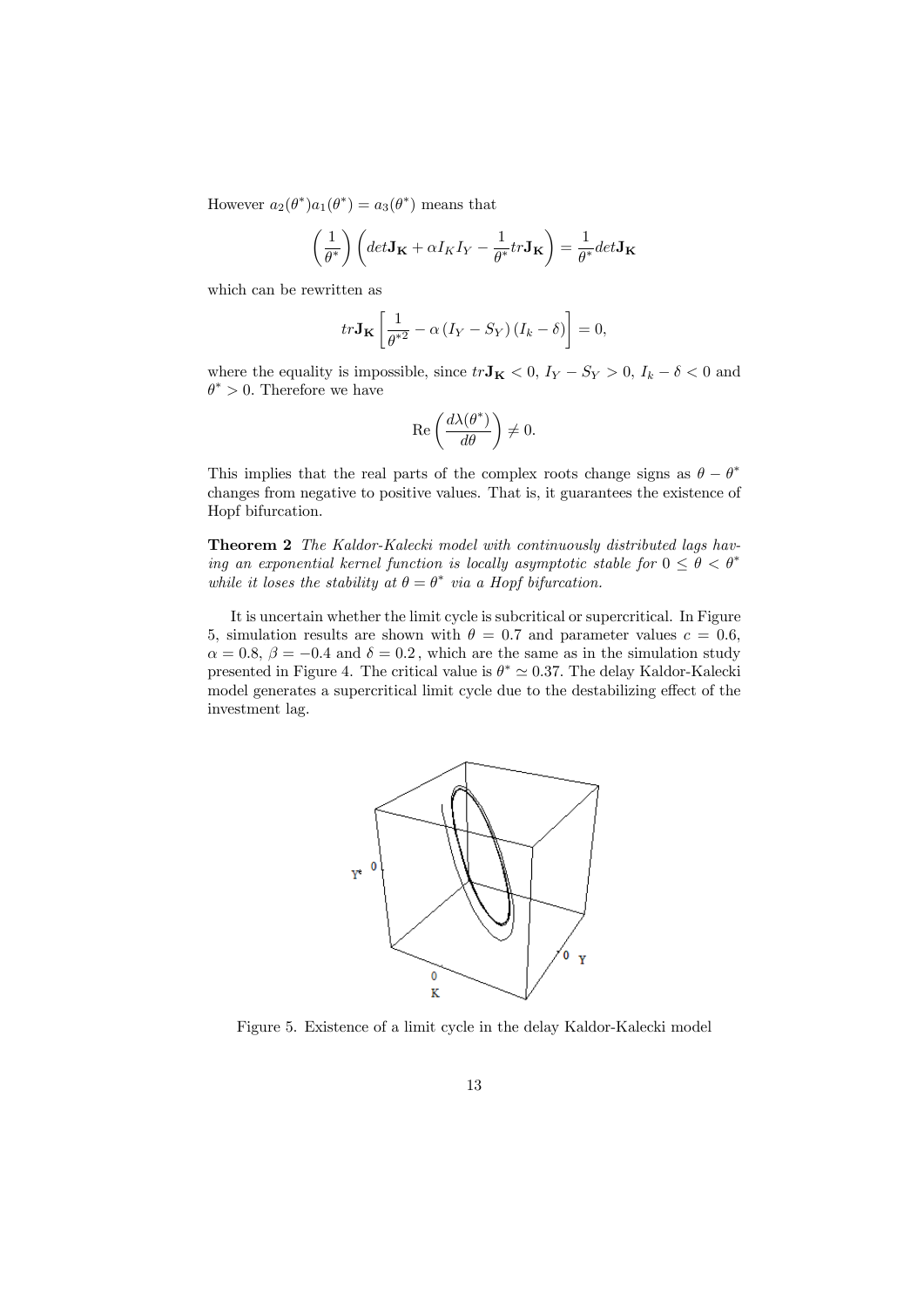### 3.3 Delay Nonlinear Cournot Model

We will examine a dynamic Cournot duopoly game when a firm has an information lag in the receipt of information about its competitor's output. We assume that each firm adaptively adjusts its output to the desired level of output:

$$
\begin{cases}\n\dot{x}_1(t) = k_1 \{ R_1(x_2(t - \theta_1)) - x_1(t) \}, \\
\dot{x}_2(t) = k_2 \{ R_2(x_1(t - \theta_2)) - x_2(t) \},\n\end{cases}
$$
\n(17)

where  $x_i, k_i, \theta_i$  and  $R_i(x_j)$  are output, a positive adjustment coefficient, a time lag and the best reply function of firm i for  $i, j = 1, 2$  and  $i \neq j$ . Special duopoly models such as the classical Cournot model with a linear price function and a nonlinear Cournot model with a unit-elastic price function will be considered later to specify the best reply functions.

To consider a linearization of the system, we suppose that the information lags are sufficiently small and an advance  $\theta_1$  time in the first equation of (17) and an advance  $\theta_2$  time in the second one:

$$
\dot{x}_1(t + \theta_1) = k_1 \{ R_1(x_2(t)) - x_1(t + \theta_1) \},
$$
  

$$
\dot{x}_2(t + \theta_2) = k_2 \{ R_2(x_1(t)) - x_2(t + \theta_2) \}.
$$

Define the difference between the left-hand side and the right-hand side by

$$
F_1(\theta_1) = \dot{x}_1(t + \theta_1) - k_1 \{ R_1(x_2(t)) - x_1(t + \theta_1) \}
$$

and

$$
F_2(\theta_2) = \dot{x}_2(t + \theta_2) - k_2 \{ R_2(x_1(t)) - x_2(t + \theta_1) \}.
$$

Differentiating each function with its lag at  $\theta_i = 0$  and arranging terms yield

$$
\theta_1 \ddot{x}_1(t) = -k_1 \theta_1 \dot{x}_1(t) - \dot{x}_1(t) + k_1 \left\{ R_1(x_2(t)) - x_1(t) \right\}
$$

and

$$
\theta_2 \ddot{x}_2(t) = -k_2 \theta_2 \dot{x}_2(t) - \dot{x}_2(t) + k_2 \{ R_2(x_1(t)) - x_2(t) \}.
$$

Introducing the new variables  $y_1(t) = \dot{x}_1(t)$  and  $y_2(t) = \dot{x}_2(t)$ , we can transform the 2D delay differential equation system (17) into the following 4D system of ordinary differential equations:

$$
\begin{cases}\n\dot{x}_1(t) = y_1(t), \\
\dot{x}_2(t) = y_2(t), \\
\dot{y}_1(t) = \frac{k_1}{\theta_1} \left\{ R_1(x_2(t)) - x_1(t) \right\} - \left( k_1 + \frac{1}{\theta_1} \right) y_1(t), \\
\dot{y}_2(t) = \frac{k_2}{\theta_2} \left\{ R_2(x_1(t)) - x_2(t) \right\} - \left( k_2 + \frac{1}{\theta_2} \right) y_2(t).\n\end{cases}
$$
\n(18)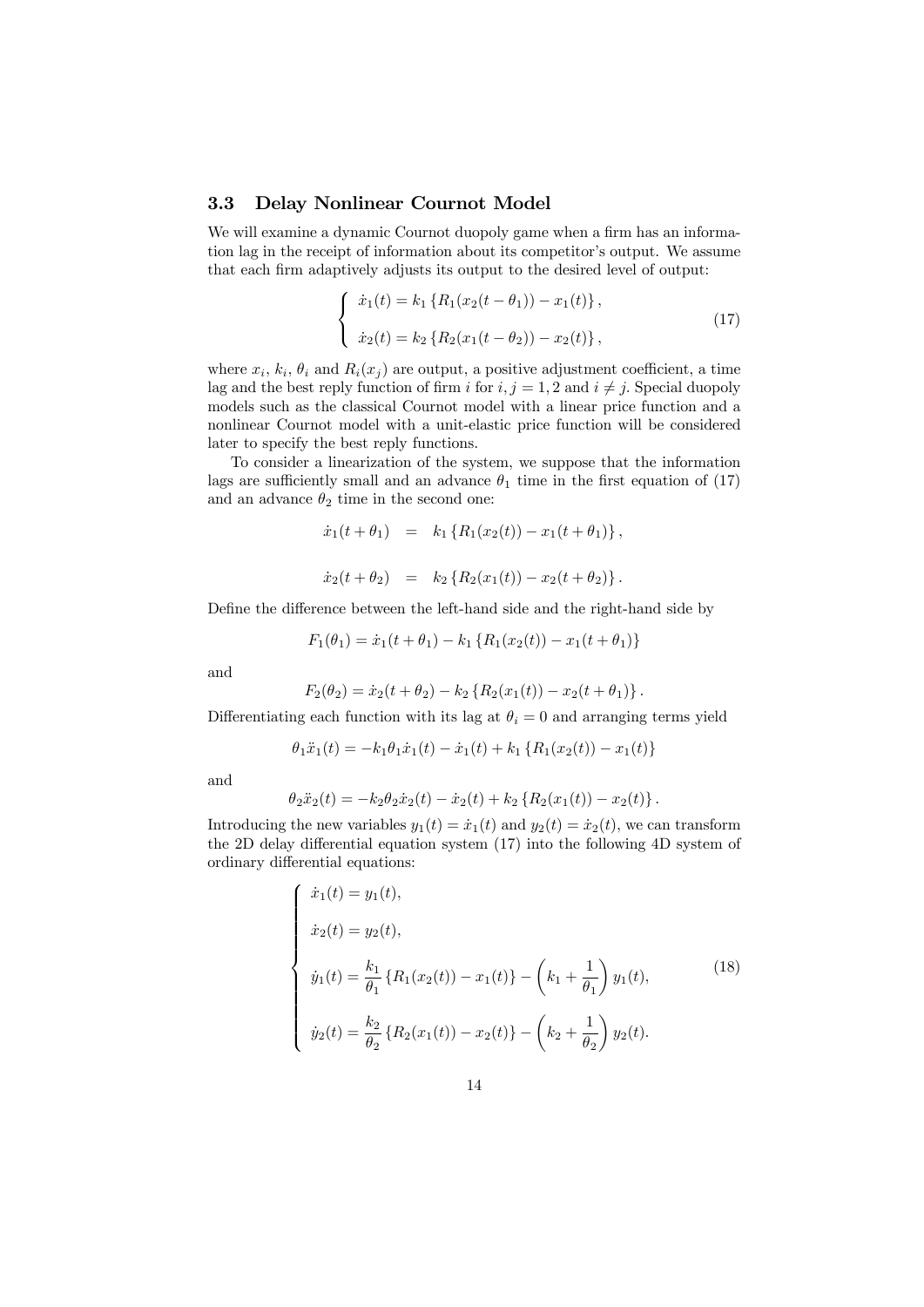The Jacobian matrix is

$$
\mathbf{J_L} = \left( \begin{array}{cccc} 0 & 0 & 1 & 0 \\ 0 & 0 & 0 & 1 \\ -\frac{k_1}{\theta_1} & \frac{k_1}{\theta_1} \gamma_1 & -\left(k_1 + \frac{1}{\theta_1}\right) & 0 \\ \frac{k_2}{\theta_2} \gamma_2 & -\frac{k_2}{\theta_2} & 0 & -\left(k_2 + \frac{1}{\theta_2}\right) \end{array} \right),
$$

where  $\gamma_i$  is the derivative of  $R_i(x_j)$  evaluated at the stationary point. The characteristic equation of  $\mathbf{J}_\mathbf{L}$  can be written as

$$
a_0\lambda^4 + a_1\lambda^3 + a_2\lambda^2 + a_3\lambda + a_4 = 0,
$$
\n(19)

where

$$
a_0 = \theta_1 \theta_2,
$$
  
\n
$$
a_1 = \theta_1 + \theta_2 + (k_1 + k_2)\theta_1 \theta_2,
$$
  
\n
$$
a_2 = 1 + k_1 k_2 \theta_1 \theta_2 + (k_1 + k_2)(\theta_1 + \theta_2),
$$
  
\n
$$
a_3 = k_1 + k_2 + k_1 k_2 (\theta_1 + \theta_2),
$$
  
\n
$$
a_4 = k_1 k_2 (1 - \gamma_1 \gamma_2).
$$
\n(20)

The above procedure is suitable for a situation in which the information lag is fixed and sufficiently small. If the lags are uncertain, we can model time lags in a continuously distributed manner. If firm 1's expectation of the competitor's output is denoted by  $x_2^e(t)$  and firm 2's expectation of the competitor's output is denoted by  $x_1^e(t)$  and both expectations are based on the entire history of the outputs from zero up to  $t$  with exponentially decreasing weights, then the delay differential equation system (17) can be written as the 2D system of integrodifferential equations:

$$
\begin{cases}\n\dot{x}_1(t) = k_1 \left\{ R_1(x_2^e(t)) - x_1(t) \right\}, \\
\dot{x}_2(t) = k_2 \left\{ R_2(x_1^e(t)) - x_2(t) \right\},\n\end{cases}
$$
\n(21)

with

$$
x_1^e(t) = \int_0^t \frac{1}{\theta_1} e^{-\frac{t-s}{\theta_1}} x_1(s) ds
$$
  

$$
x_2^e(t) = \int_0^t \frac{1}{\theta_2} e^{-\frac{t-s}{\theta_2}} x_2(s) ds.
$$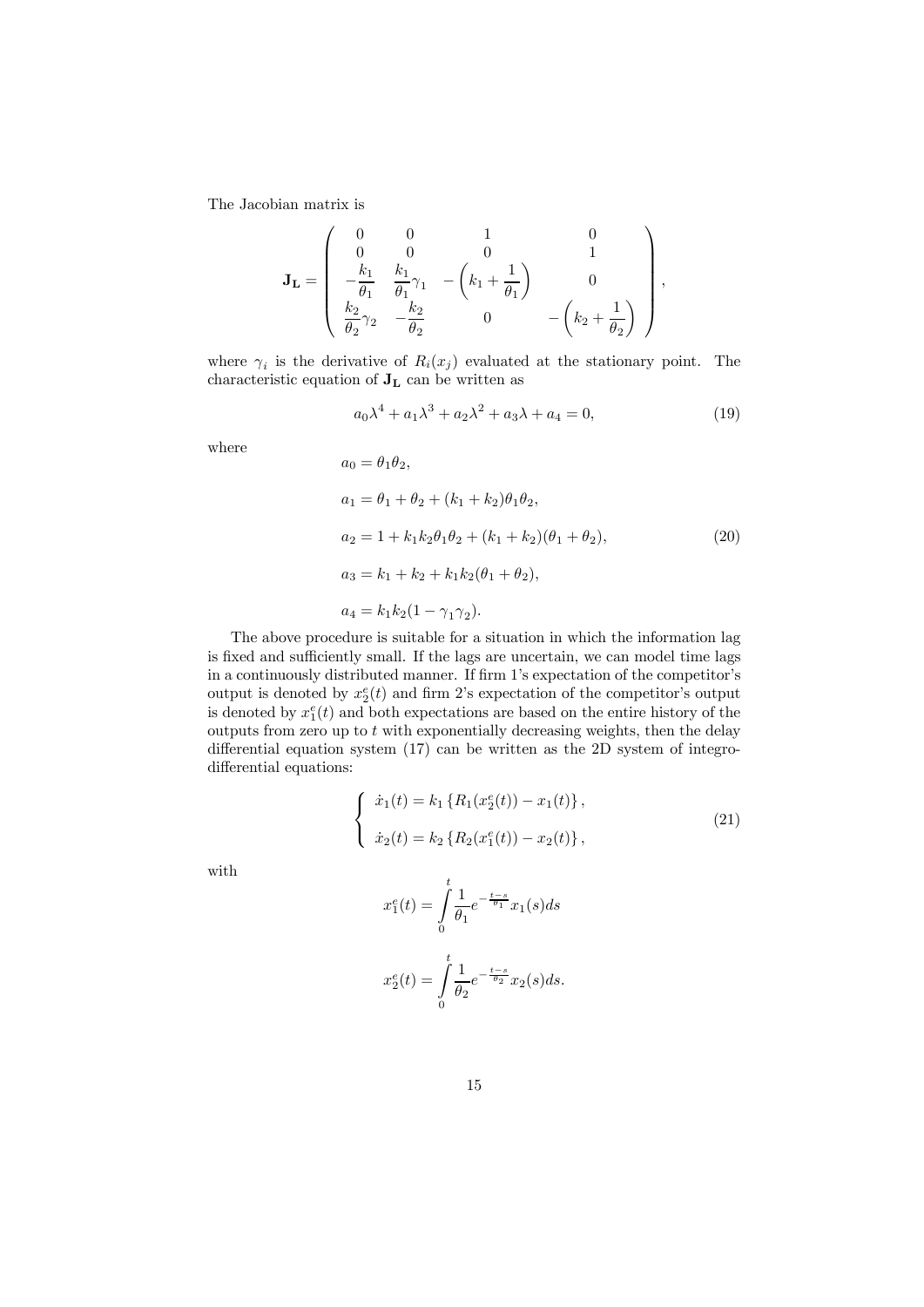This system is equivalent to the following 4D system of ordinary differential equations:

$$
\begin{cases}\n\dot{x}_1(t) = k_1 \left\{ R_1(x_2^e(t)) - x_1(t) \right\}, \\
\dot{x}_2(t) = k_2 \left\{ R_2(x_1^e(t)) - x_2(t) \right\}, \\
\dot{x}_1^e(t) = \frac{1}{\theta_1} (x_1(t) - x_1^e(t)), \\
\dot{x}_2^e(t) = \frac{1}{\theta_2} (x_2(t) - x_2^e(t)).\n\end{cases}
$$

The Jacobian of this system can be written as

$$
\left(\begin{array}{cccc} -k_1 & 0 & 0 & k_1\gamma_1 \\ 0 & -k_2 & k_2\gamma_2 & 0 \\ \frac{1}{\theta_1} & 0 & -\frac{1}{\theta_1} & 0 \\ 0 & \frac{1}{\theta_2} & 0 & -\frac{1}{\theta_2} \end{array}\right).
$$

Simple calculation shows that the characteristic equation of this matrix can be written as a quartic equation in  $\lambda$ :

$$
a_0 \lambda^4 + a_1 \lambda^3 + a_2 \lambda^2 + a_3 \lambda + a_4 = 0
$$

with the same coefficients as defined in  $(20)$ . The identical characteristic equation means that (17) and (18) exhibit the same dynamics in a neighborhood of the stationary point as Theorem 1 claims.

If  $\gamma_1 \gamma_2 < 1$ , then all coefficients of the characteristic equation are positive, and the Routh-Hurwitz theorem implies that the roots have negative real parts if and only if  $\mathbf{a}$ 

$$
\begin{vmatrix} a_1 & a_0 \\ a_3 & a_2 \end{vmatrix}
$$
 > 0 and  $\begin{vmatrix} a_1 & a_0 & 0 \\ a_3 & a_2 & a_1 \\ 0 & a_4 & a_3 \end{vmatrix}$  > 0.

The first condition is satisfied because the second-order determinant is always positive,

$$
(k_1 + k_2)(1 + k_1\theta_2)(1 + k_2\theta_2)\theta_1^2 + \theta_2(1 + (k_1 + k_2)\theta_1) + \theta_1(1 + (k_1 + k_2)\theta_2) > 0.
$$

The second condition depends on the value of  $\gamma_1 \gamma_2$ . Expanding the third-order determinant, and solving the inequality gives a lower bound for  $\gamma_1 \gamma_2$ , and by combining it with the upper bound  $\gamma_1 \gamma_2 < 1$ , we get the following condition for the local asymptotic stability of the stationary state:

$$
1 > \gamma_1 \gamma_2 > -\frac{(k_1 + k_2)(1 + k_1 \theta_1)(1 + k_2 \theta_1)(\theta_1 + \theta_2)(1 + k_1 \theta_2)(1 + k_2 \theta_2)}{k_1 k_2 (\theta_1 + \theta_2 + \theta_1 \theta_2 (k_1 + k_2))^2}.
$$
\n(22)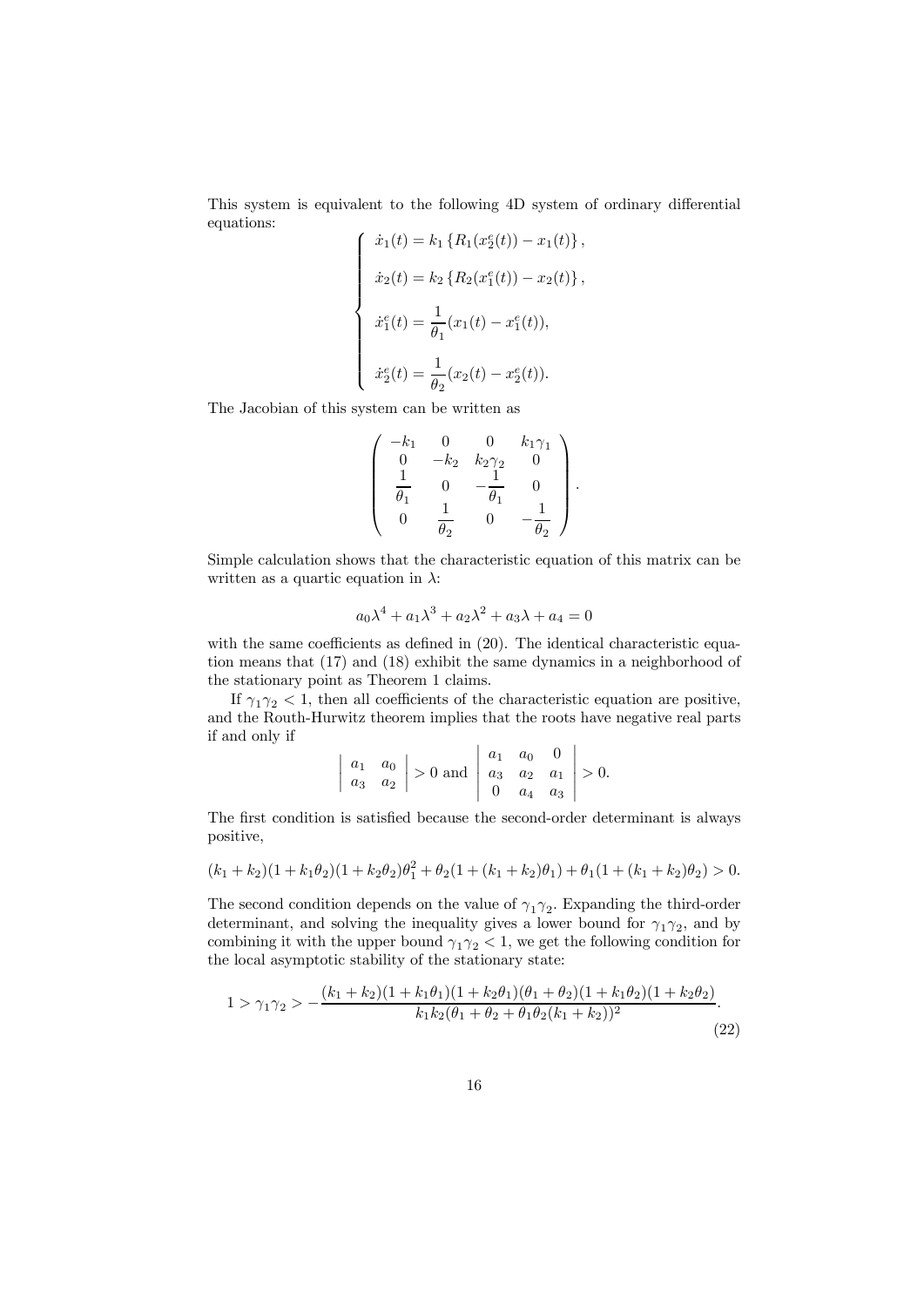In the case of the linear Cournot model, the price function is given by

$$
p = a - b(x_1 + x_2)
$$

and so the profit function of firm  $i$  is defined as

$$
\pi_i = (a - b(x_1 + x_2)) x_i - c_i x_i,
$$

where  $c_i$  is the constant marginal cost. The best reply function and its derivative are

$$
R_i(x_j) = \frac{a - c_i - bx_j}{2b}
$$
 and  $\gamma_i = -\frac{1}{2}$ .

Since  $1 > \gamma_1 \gamma_2 = 1/4 > 0$ , (22) is satisfied. Hence the delay linear Cournot model is always stable for any values of information lags,  $\theta_i$ .

In the case of the unit-elastic demand, the price function is given by

$$
p = \frac{1}{x_1 + x_2}
$$

and the profit function of firm  $i$  is defined as

$$
\pi_i = \frac{x_i}{x_1 + x_2} - c_i x_i.
$$

Assuming an interior solution, the profit maximization yields a bell-shaped best reply function,

$$
R_i(x_j) = \sqrt{\frac{x_j}{c_i}} - x_j.
$$

Cournot outputs are determined by an intersection of the best reply curves,

$$
x_1^C = \frac{c_2}{(c_1 + c_2)^2}
$$
 and  $x_2^C = \frac{c_1}{(c_1 + c_2)^2}$ .

The derivatives of the best response functions evaluated at the Cournot point are derived as

$$
\gamma_1 = -\frac{c_1 - c_2}{2c_1}
$$
 and  $\gamma_2 = \frac{c_1 - c_2}{2c_2}$ .

If there are no time lags, the dynamic system is represented by (17) with  $\theta_i = 0$ . The asymptotic properties of the trajectories  $x_1(t)$  and  $x_2(t)$  depend on the location of the eigenvalues of the Jacobian matrix of the system. The eigenvalues are obtained by solving the associated characteristic equation,

$$
\lambda^{2} + (k_{1} + k_{2})\lambda + k_{1}k_{2}(1 - \gamma_{1}\gamma_{2}) = 0.
$$

Here  $k_1 + k_2 > 0$  by the definition of the adjustment coefficient and  $\gamma_1 \gamma_2 < 1$ , since

$$
\gamma_1 \gamma_2 = -\frac{(1-c)^2}{4c}
$$
 with  $c = \frac{c_2}{c_1}$ .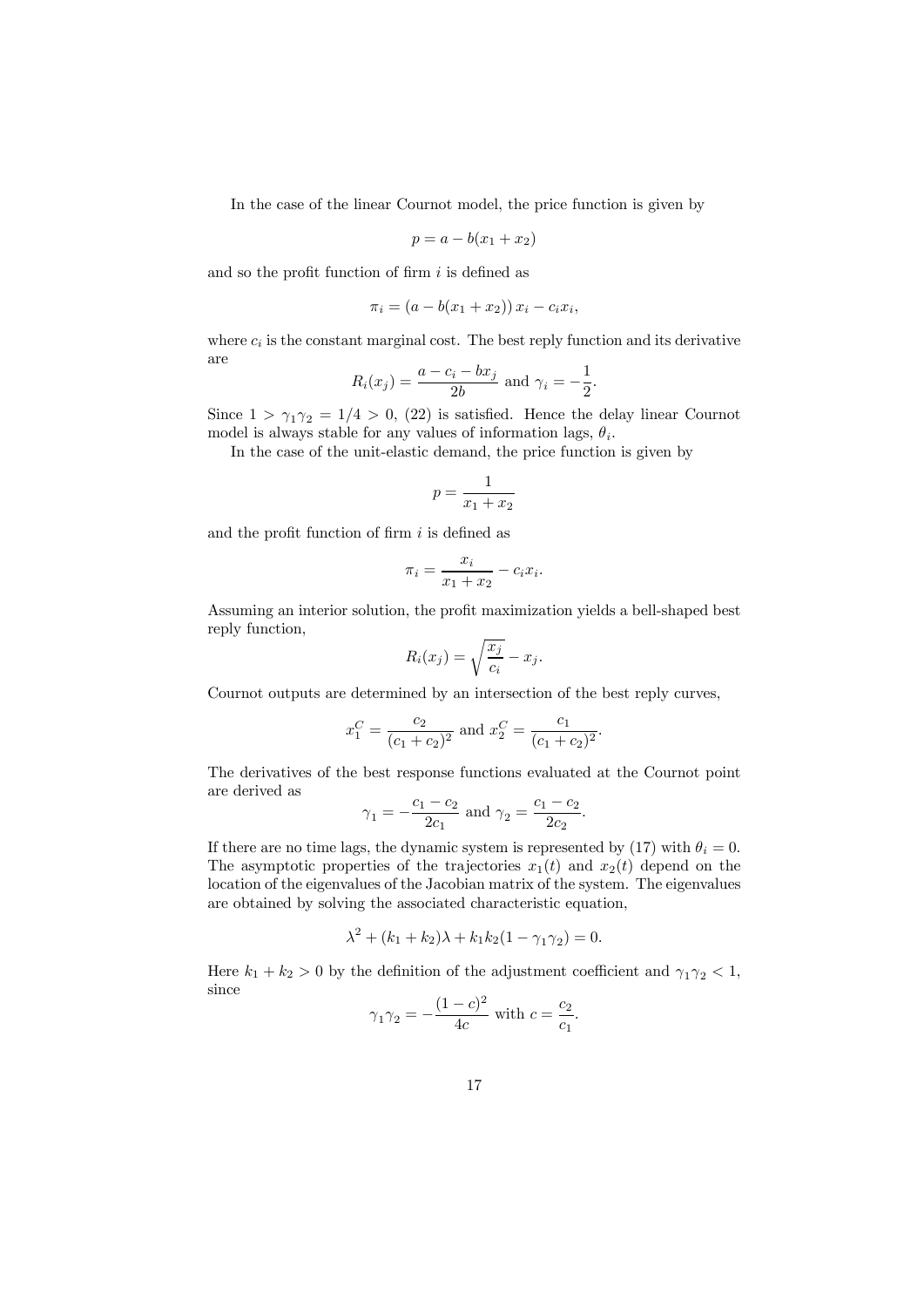The roots of the characteristic equation have negative real parts. Hence the nonlinear Cournot model with no information lags is always asymptotically sta $ble.1$ 

Now we examine the asymptotic behavior of the delay nonlinear Cournot model. The value of  $\gamma_1 \gamma_2$  can be any negative number between  $-\infty$  and zero by the appropriate choice of the cost ratio c. Notice that the stability condition (22) is violated if  $\gamma_1 \gamma_2$  is negative with large absolute value. In particular, Figure 6 illustrates the dynamic behavior of the trajectories when the stability condition is violated, in which the parameters are specified as  $k_1 = k_2 = 0.8$ ,  $\theta_1 = \theta_2 = 2, c_1 = 1$  and  $c_2 = 0.045$ .<sup>2</sup> It can be seen that a trajectory starting at the dot point converges to a limit cycle surrounding a locally unstable Cournot point.



Figure 6. The birth of a Cournot cycle

## 4 Concluding Remarks

Delay models with fixed lags and models with continuously distributed delays were compared in this paper. By selecting exponential kernel function, we first proved that with small delays the two types of dynamics generate identical local asymptotic properties. However with large delays this interesting equivalence was not true anymore.

Three particular economic models (Goodwin's business cycle model, Kaldorian business cycle model with Kaleckian investment lag and the Cournot oligopoly

<sup>&</sup>lt;sup>1</sup>The discrete-time version of the nonlinear Cournot model has been extensively studied. and it is demonstrated that simple nonlinear best reply functions can generate a very rich dynamics involving chaos and multistability (Puu (2003), Puu and Sushuko (2002) and Bischi, et al. (2009)). The delay differential Cournot model with product differentiation is considered in Matsumoto and Szidarovszky (2007).

<sup>&</sup>lt;sup>2</sup>A trajectory seems to cross itself as dynamics generated in a 4D space is projected to a 2D space.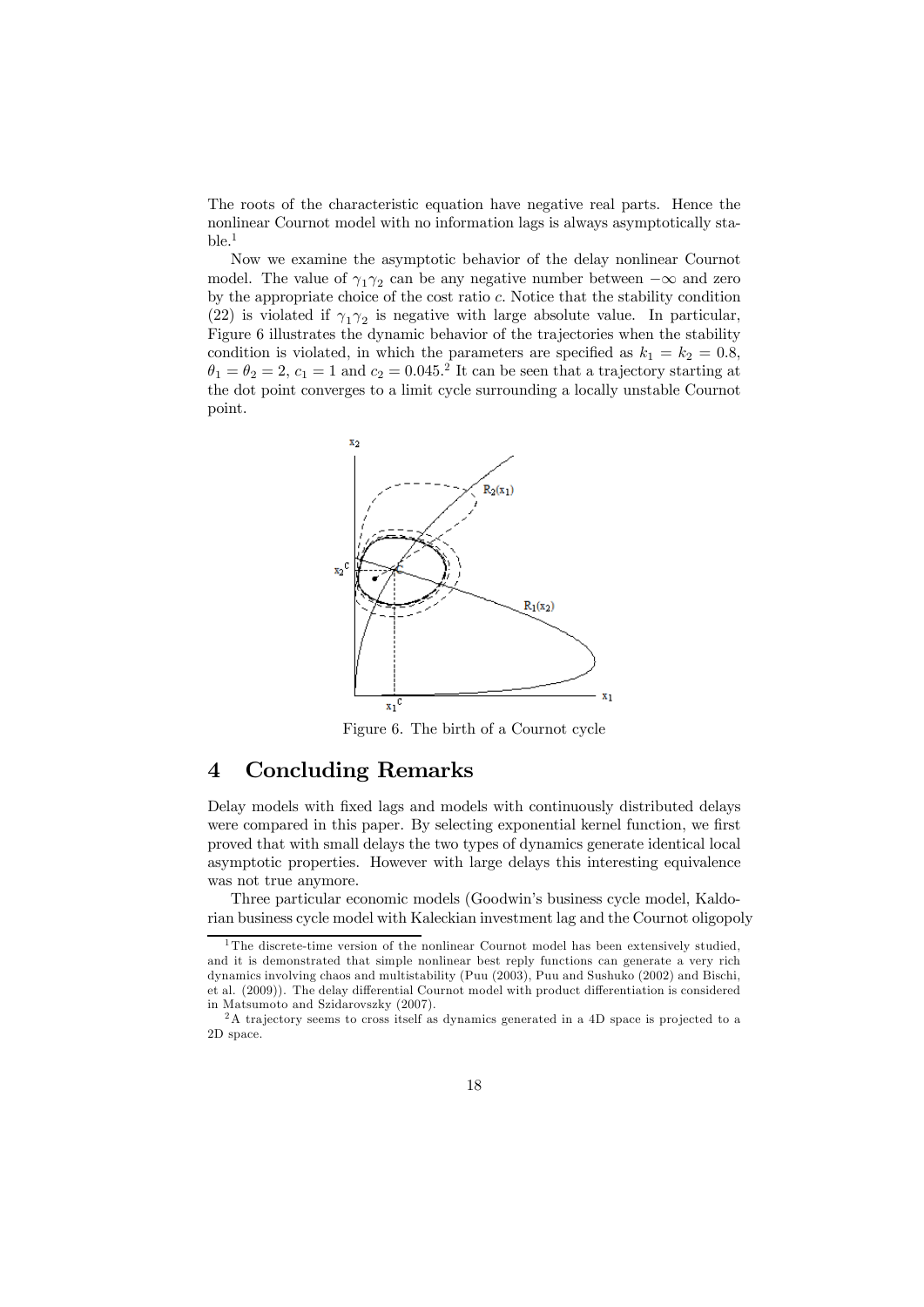model) illustrated the theoretical results, and computer simulations showed the emerge of more complex dynamics if a large value of time delay was selected.